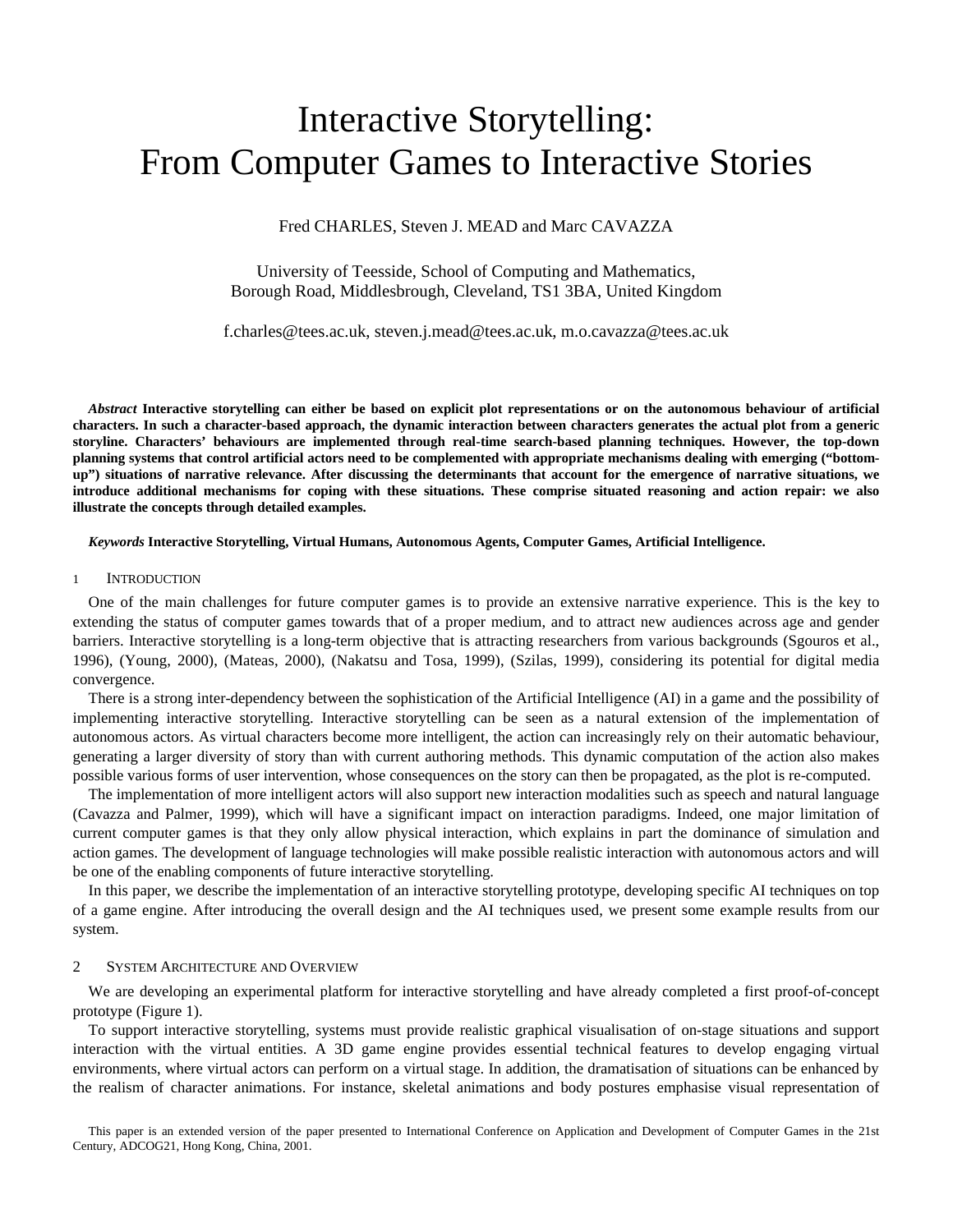character behaviours. The engine also provides mechanisms for physical intervention, e.g. with objects that bear narrative significance. And the *mise en scene* of sequences can be enhanced using cinematographic-like camera movements.

The system is implemented using the Unreal Tournament™ (UT) game engine, which provides a high-quality graphic environment for animation and physical interaction. The AI components implementing interactive storytelling have been developed in C++ and UnrealScript™, the game engine's scripting programming language. The search-based planning system supporting autonomous actors' behaviour (see next section) has been implemented as C++ code included in the Unreal engine through dynamic link libraries. The code involved with low-level actions in the environment has been developed in UnrealScript™ directly within the game environment. The system can also process spoken commands using the EAR™ SDK speech recognition system from Babel Technologies; the recognised string is passed to a command processing module using the UDP socket interface to UT.



**Figure 1: System Architecture**

The scenario we are using for this first demonstrator is inspired from a popular sitcom, where the main character "Ross" wants to invite the main female character "Rachel" out on a date. The rationale for using a sitcom is that the plot structure can be kept relatively simple, while at the same time both the ending and intermediate situations are of narrative interest. Hence, this constitutes a good test case for a system whose main objective is to generate plot diversity, because it can be assessed on both the situations created and the final ending of the story produced.

The story appears as a real-time 3D animation in the UT engine: it can be displayed from any characters' perspective, though the default mode is played through Ross' perspective, as he is the main character. The user can also follow the action in firstperson mode, and freely navigate on the set while action is in progress. This is also the basis for his physical intervention, for instance by hiding or stealing objects of narrative significance, which play a role in the story (e.g. a diary, letter, keys, handgun, etc.).

#### 3 CHARACTERS' BEHAVIOURS AS NARRATIVE DRIVE

The characters' plans are based on narrative content rather than generic desires or intentions. As a consequence, the characters are actually playing a role rather than improvising. In that sense, the role-playing aspect serves as a narrative drive for the whole action: characters will pursue their long-term goals in a consistent fashion even if they are distracted from them. Their intermediate sub-goals, on the other hand, can differ depending on various circumstances and this constitutes the basis for the generation of plot diversity. This narrative drive distinguishes interactive storytelling from state-of-the-art simulation games such as The Sims™, in which the character behaviour is essentially reactive and the user intervention looks more like character design.

To understand the examples of this paper, a brief outline of Ross' plan is necessary. In order to take Rachel out, Ross must first acquire information on her, such as her availability and likes and dislikes. He should then find a way to talk to her in private, which requires that she is accessible (i.e., not busy, alone, etc.). In the meantime, he should have gained her friendship or at least not alienated her (e.g. by upsetting her friends, etc.). He can offer her various gifts that will have to match her preferences, and finally will have to ask her out, to which she will give her answer. We will not detail here the various ways in which these subgoals can be satisfied, nor the executability conditions for the actions that form part of the sub-plans, but this will become selfexplanatory in the examples described in the forthcoming sections.

The definition of characters' roles corresponds to the authoring part of interactive storytelling. The story genre prescribes the relations between the actors: for instance, in the sitcom genre, Ross' plan is entirely dedicated to inviting Rachel, while her plan is based in her daily activities, unrelated to Ross' quest. This asymmetry is part of the genre itself and helps defining the various roles corresponding to each character's stereotype.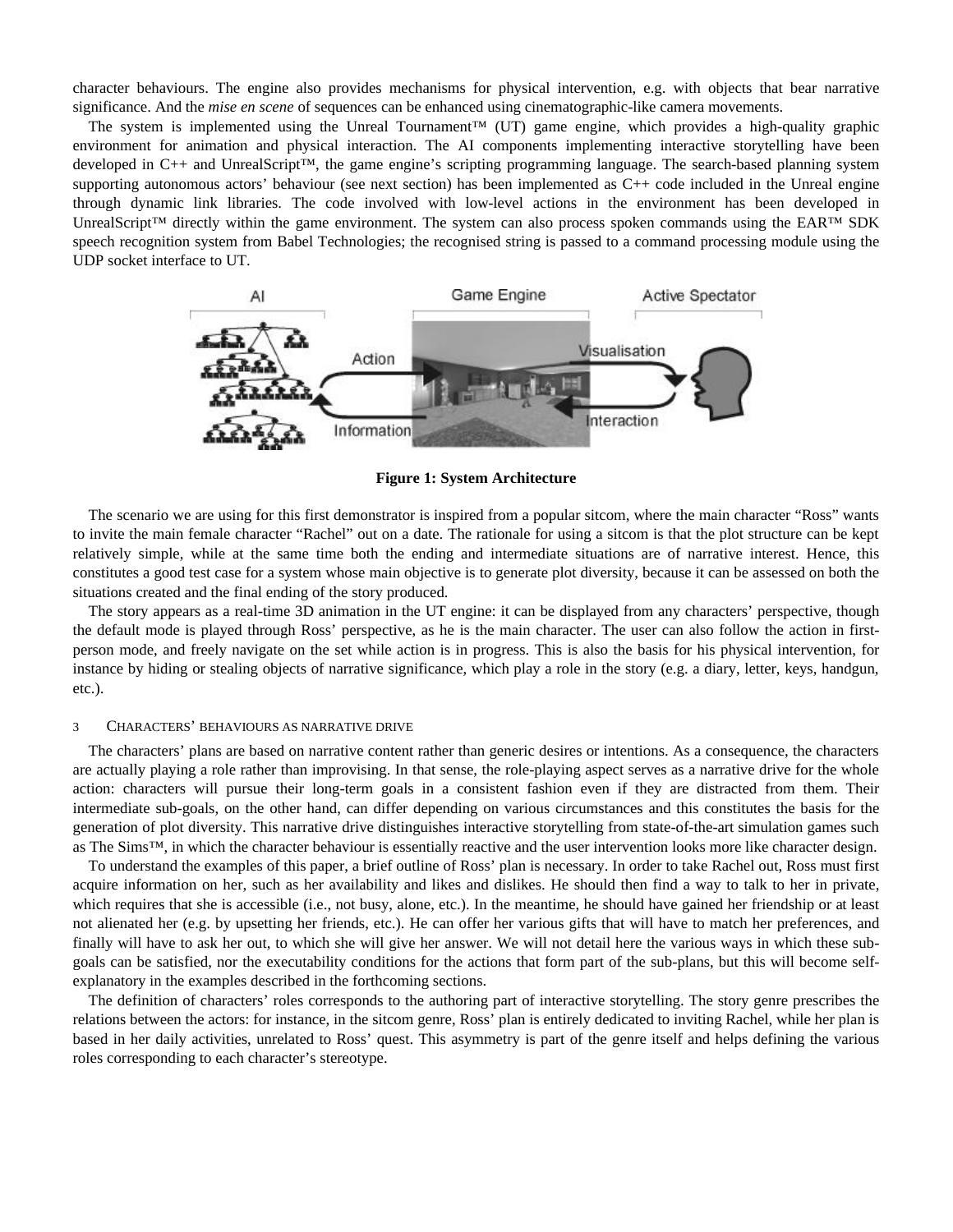#### *3.1 Underlying techniques*

There is a wide consensus both in behavioural animation (Webber et al., 1994) and interactive storytelling (Young, 2000) on the use of AI planning techniques for the implementation of autonomous actors' behaviour. However, there exists many different techniques and implementing them efficiently is always a challenge. In this section, we describe our approach, which is inspired from search-based planning (Korf, 1990), (Bonet and Geffer, 1999).

We started with a generic description of a characters' role in terms of a Hierarchical Task Network (HTN). A HTN comprises both goals, sub-goals and actions organised hierarchically. While the top-level goals of the HTN correspond to the constant part of a character's role, the lower levels contain alternative sub-goals, which are exclusive within a single plan instantiation (e.g., the various ways in which Ross can acquire information about Rachel). As such, the HTN subsumes many possible plans within a single representation. HTN can be represented using AND/OR graphs: we initially relied on this formalism mainly for descriptive purposes. In the general instance, it is possible to generate plans from HTN through a formal operation called serialisation. However, when the plan is decomposable (i.e. there are no dependencies between sub-goals), the plan can be generated by directly searching the HTN. We are making a decomposability assumption on our characters' roles, as part of the generic properties of simple stories' development. As a consequence, our system generates characters' plans by directly searching the HTN representing the agent's role and producing a sub-graph corresponding to the agent instantiated behaviour (Figure 2).



**Figure 2: A Character's Plan**

Important aspects of planning for interactive storytelling are that planning should be interleaved with execution, and that replanning abilities should be included. The rationale is of course that the world in which action takes place is constantly changing under the influence of interaction between actors, and between the user and the actors, and plans established off-line might not stay valid when they are to be executed. As the HTN is formalised as and AND/OR graph, we thus use a "real-time" variant of the AO\* algorithm (Pearl, 1984), (Knight and Rich, 1991), (Nilsson, 1998). While AO\* is a standard, generic algorithm for searching AND/OR graphs, it is not appropriate to the current context, which requires fast computation as well as interleaving planning and execution. Our real-time variant essentially uses the forward component of AO\*, which computes a solution basis (selection of the top-node of a sub-graph) using the heuristic function. It searches the graph in a depth-first, left-to-right fashion, not unlike the "MinMin" algorithm of Pemberton and Korf (Pemberton and Korf, 1994). Each time a terminal node is reached, its associated action (e.g., moving to a given location, talking to another character) is dramatised on the virtual stage by using the relevant character animation from the game engine. Should the action fail, for instance due to another character or the user having modified the on-stage resources availability, evaluation functions will be revised through back-propagation and search will be resumed, thus implementing re-planning on action failure. Re-planning is an important element of interactive storytelling, illustrating the dependency between the AI planning techniques and the on-going situations defined by both characters' behaviour and user intervention in the virtual environment. Furthermore, it supports the generation of story variants based on narrative incidents that are themselves dramatised.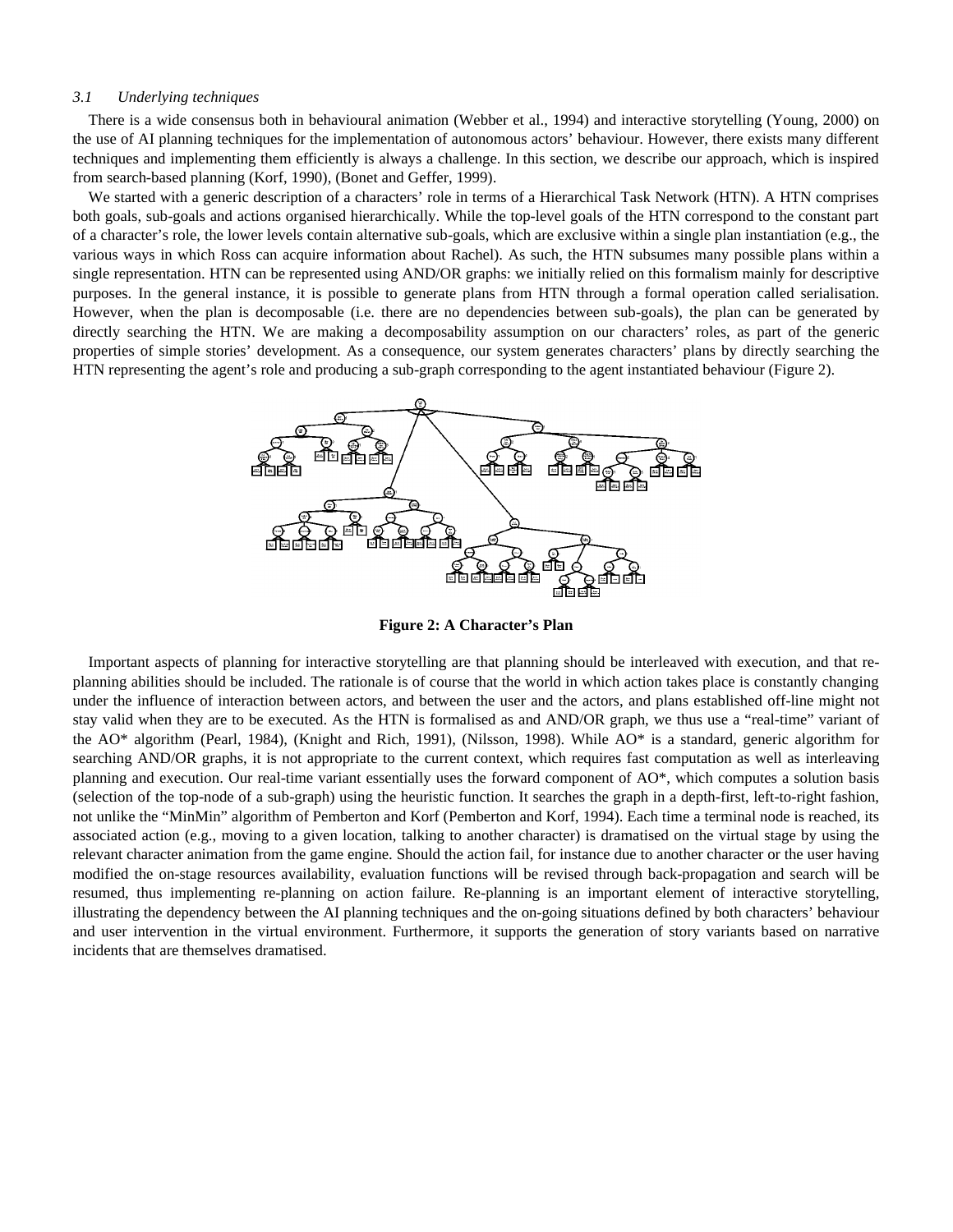

**Figure 3. Re-planning on action failure.**

For instance, Figure 3 shows a fragment of Ross' sub-plan for acquiring information about Rachel to know more about her likes and availability to invite her out. His initial plan consists in reading Rachel's diary, but the user has stolen it. On reaching the diary's default location Ross realises that it is missing and needs to re-plan a solution to find information about Rachel, which in this case consists in asking Phoebe. Using the mechanism of back-propagating the action failure to the corresponding sub-goal, the search process will resume and produce an alternative solution.

From a narrative perspective, the user has contrasted Ross' visible goal. But, apart from the immediate amusement of doing so, because failure of Ross' action is dramatised and part of the plot (see Figure 4d), the real impact lies in the long-term consequences of the resulting situations. For instance, in the above example, when asking Phoebe about Rachel, Ross might be seen by Rachel, who would misunderstand the situation and become jealous.

## *3.2 Representational aspects*

Because we are using heuristic search, it is important to associate an appropriate meaning to the evaluation function attached to sub-goal nodes in the task network. In order to do so, the various sub-goals or actions are indexed according to some narrative criteria. One possible criterion is a social characterisation of the action, like its "harshness": for instance, if the sub-goal consists in isolating Rachel from the group, in order to be able to talk to her in private, this can be achieved in various ways: calling Rachel aside, interrupting the conversation and asking her friends to leave, etc. There can thus be a direct mapping between these criteria and personality profiles for the character operating the plan.

The personality profile of a character can be defined a priori to the story unfolding (Raskin, 1998). For each sub-goal node of the HTN graph, the character's personality will influence the forward heuristic search according to the sub-goal's relevance towards the personality trait. On the other hand, emotional states, or "moods", arise from the succession of situations taking place as the story unfolds. A possible extension to the system will make an allowance for different emotional states, with regard to consider the complexity of emotional concepts for the characters. For instance, a character may be happy, but not sociable, so he would favour any solitary activity to group or even one-to-one activity. In this way, it is possible to take into account personality and "mood" variables in the description of the characters, with a direct mapping to their dynamic behaviour and to story generation.

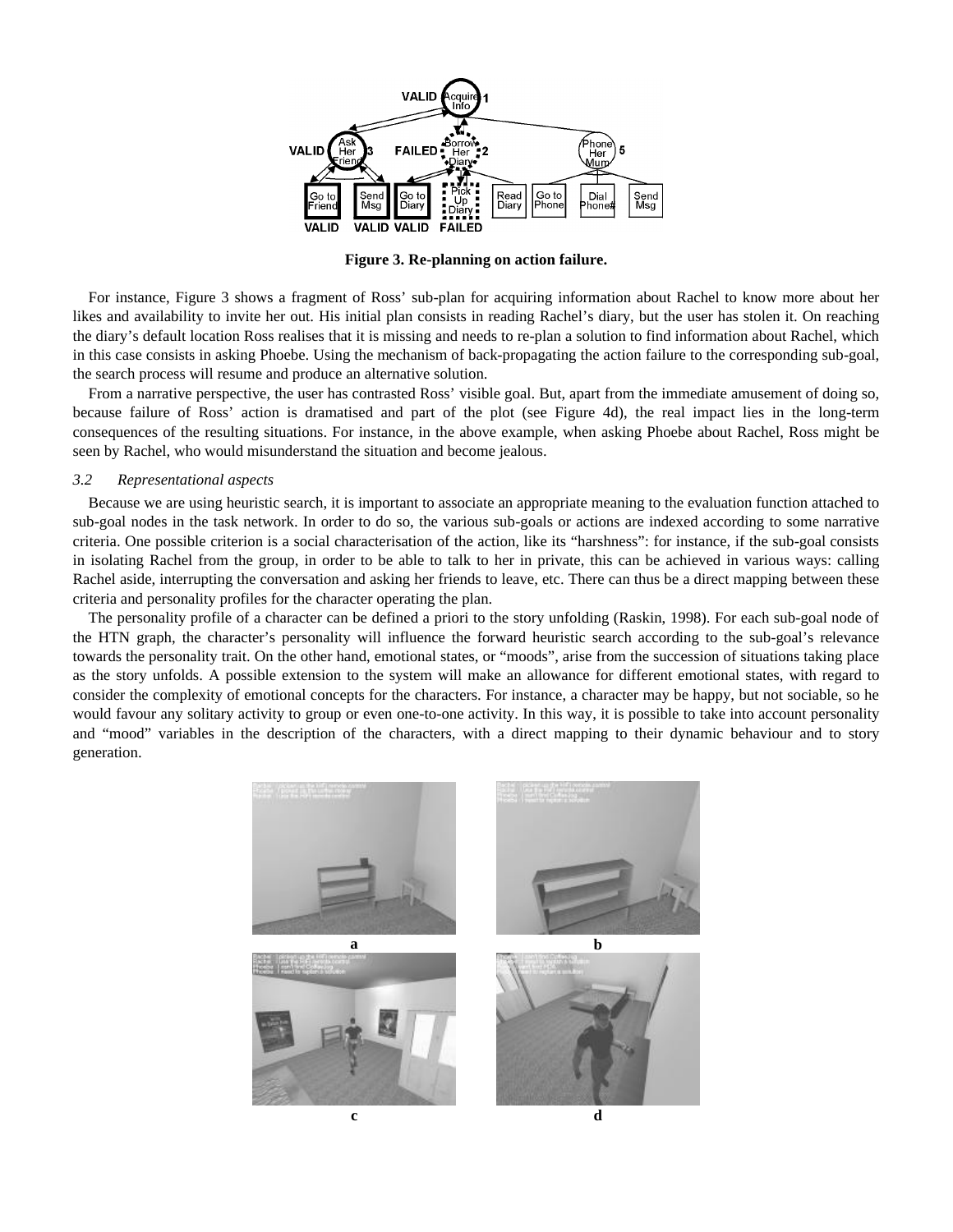## **Figure 4: Physical User Intervention (a, b) and Situational Dramatisation (c, d)**

#### 4 THE INTERACTION CYCLE

We have seen that the terminal actions of a character's plan are dramatised in the virtual environment provided by the game engine, through real-time animation sequences. Action failure itself is dramatised and is indeed part of the story. The user thus has a consistent and continuous view of the unfolding plot. Because every action taken by the characters is narratively meaningful, the user can decide, from the understanding he has of these actions, to contrast them. For instance, if he sees Ross trying to reach Rachel's diary he can decide to steal it (Figure 4a, 4b) When Ross reaches the location of the sought-after resource, he stops, fruitless, then re-plans a new solution basis for the current sub-goal (Figure 4c, 4d). The overall cycle for interactive storytelling can be summarised as follows i) role playing by character and action dramatisation, ii) user understanding of the plot: considering that every action taken by a single character corresponds to some narrative goal, the user can anticipate the overall objective within a given story genre iii) anytime intervention by the user and iv) dramatisation of the specific consequences of user intervention.

The user can interfere with the action in two ways: either by physically interacting with on-stage objects or by addressing the characters using speech input (Charles et al., 2001). Many objects constitute resources for action, though at different levels. Some narrative objects play a great role: for instance, possible sources of information (such as letters, diaries, telephones) or potential gifts are important resources that directly impact on the unfolding of the main character's plan. Acting on these objects has generally a significant impact on the unfolding plot, whether in the short-term (e.g. forcing interaction with specific characters) or in the long-term (e.g. influencing Rachel's gift). Other objects, such as a coffee machine or TV set, play a role in the localisation of actors. Interacting with these objects might cause some secondary characters to move to other locations, potentially triggering new situations that can impact on the plot.

The other mode of interaction consists in influencing actors using speech recognition. This form of intervention includes:

- providing information needed by the actors to complete their plans (e.g. Rachel's preferred gifts). In this way, the user is actually influencing the progression of a character's plan by directly satisfying information-seeking sub-goals. It should be noted that, very much like artificial characters, the user can lie and provide the wrong information, whose impact will only become apparent at a later stage of the story.
- giving "doctrine advice" (Webber et al., 1994) that influences the personality of an actor (i.e. recommending a friendly behaviour towards certain characters, such as "be nice to Phoebe")..
- getting actors to perform certain actions that have narrative consequences, such as moving to a certain location that increases the probability of meeting other characters and triggering a cascade of consequences.

## 5 DYNAMICS AND STORY EMERGENCE

#### *5.1 Situated Reasoning and Action Repair*

The basis for story generation rests with the interaction between the various characters' plans (this can be metaphorically described as the "cross product" of the various characters' plans). As the actors are evolving in the same environment, they are essentially sharing the same resources, whether these are objects of narrative significance or other actors. In other words, the basis for their interaction at plan level consists in them competing for resources for action. For instance, Ross might want to access Rachel's diary to acquire information about her, but Rachel could be using the diary herself. Or he might need to talk to Phoebe but she would be busy talking to Monica. However, this sole mechanism would not suffice to produce a diversity of plots. Besides the "top-down" component of story generation represented by the actors' plans, there exists a "bottom-up" aspects that corresponds to situations emerging from the initial conditions. For instance, actors are allocated random initial positions on the set. Considering the duration of their initial actions, various situations can arise depending on their initial positions. For instance, depending on their respective initial positions, Ross might be able to talk to Phoebe before she leaves the flat for some shopping. Or, in a similar fashion, Phoebe will meet Monica at an early stage and will appear busy talking while Ross needs information from her. One essential aspect is that the consequences of actions are causally propagated, even though causality might not be explicitly represented, unlike with plot-based representations (Sgouros et al., 1996), (Grabson and Braun, 2001).

In order to cope with these emerging situations, we have developed two mechanisms, following Geib and Webber (Geib and Webber, 1993): situated reasoning and action repair. Situated reasoning consists in generating a specific goal-oriented behaviour to respond to emergent situations that cannot be explicitly represented in the baseline plans, were it only for practical reasons of plan complexity. One example consists in Ross and Rachel bumping into each other at an early stage of the plot, before Ross has acquired information about her. Just following the baseline plan would result in Ross passing by Rachel without noticing her, which is not realistic from a narrative perspective. Situated reasoning should thus be used to respond to this kind of situations: in the following example, Ross could for instance hide from Rachel and then resume his initial plan. From an implementation perspective, situated reasoning is implemented through a separate, "local" plan, which passes its post-conditions to the main plan when it resumes. Situated reasoning may actually influence the unfolding of the main plan in several ways. Firstly, the returned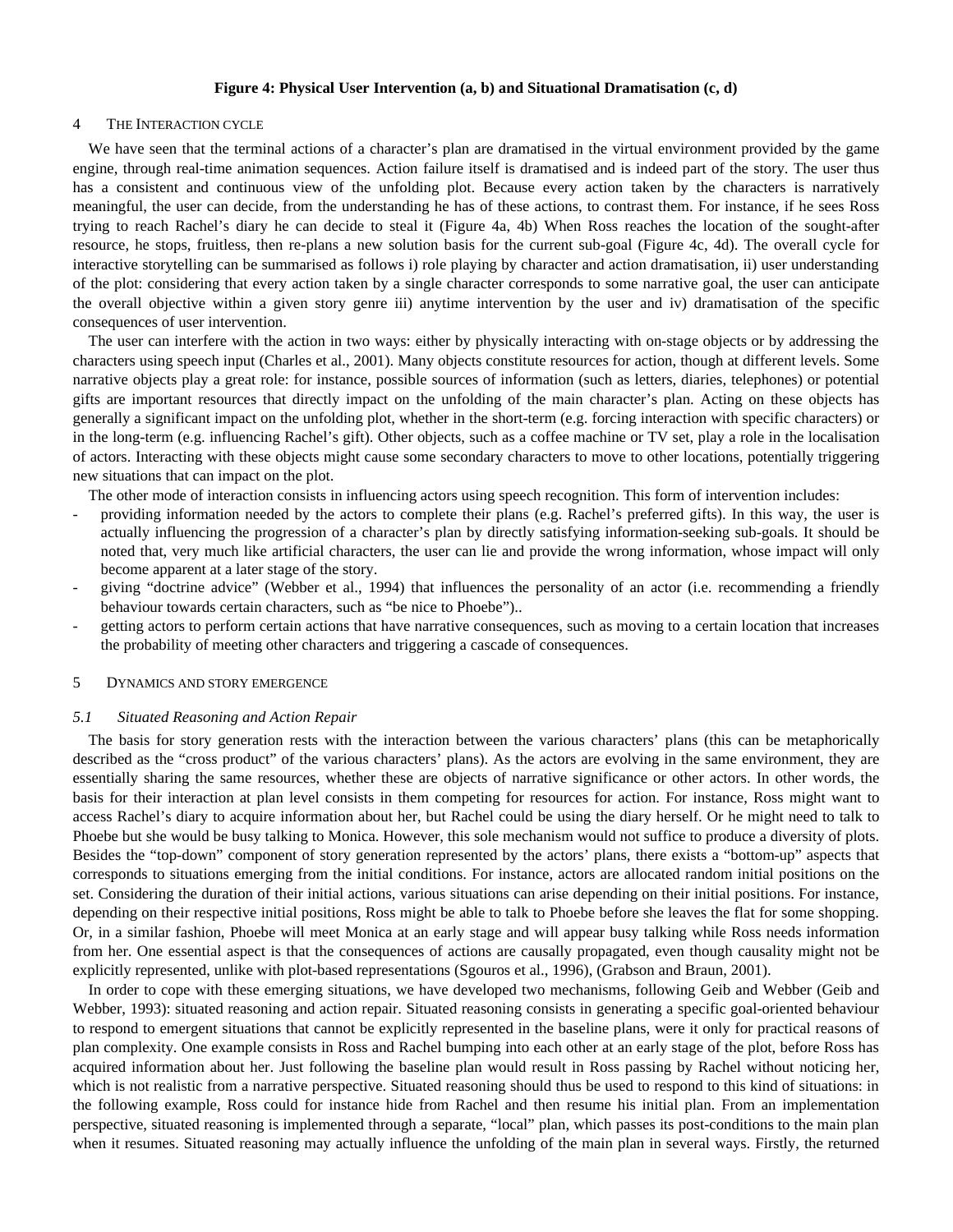post-conditions may trigger re-planning in the original plan. Secondly, the actions corresponding to situated reasoning could in principle generate further bottom-up situations, even though we have not yet encountered this case in our simulations.

The other mechanism developed to cope with the bottom-up aspects of interactive storytelling is action repair (Geib and Webber, 1993). Action repair designates remedial action that is carried out to restore the executability condition of a failed action. For instance, if Ross wants to read Rachel's diary but she is using the diary herself, rather than re-planning another way of finding information about her, Ross can just wait for Rachel to leave the room (Figure 5).



**Figure 5: Example of Action Repair (a, b)**

However, one of the fundamental questions is when to choose action repair over re-planning. We can consider another example where Ross wants to read Rachel's diary, but this time he is prevented from doing so because Phoebe is in the room. He thus cannot steal the diary, which essentially leads to two options: one is to look for another source of information about Rachel (replanning), the other one is to repair the original action by waiting for Phoebe to leave or other actions on Phoebe. Repair should be based on generic and principled knowledge about action pre-conditions and action properties (e.g. duration), such as the fact that presence has a limited duration in time (unlike absence). This problem also arises because re-planning in our storytelling context is essentially a short-range change of action focus, rather than a radically new strategy. Action repair can be used to restore executability conditions under certain circumstances, especially in the case of competition for action resources, which is typical of interaction between actors.

Action repair is implemented through a separate mechanism, which however shares the same formalism and techniques as standard behaviours. HTN graphs are used to describe the set of sub-plans, which will be used for repair by the character. The outcome of the sub-plan, developed as a consequence to the action repair, does not need to be explicitly transferred back to the characters' main plan. In action repair, unlike situation reasoning, there is no need to return post-conditions to the original plan when it resumes. The reason is that in most cases studied so far, repair was targeting executability conditions, which depended on narrative objects. Communication between the action repair modules and the generic plans takes place through the side effects of action resources, whether these are narrative objects or characters.

### *5.2 Examples*

In its current status, the system is able to generate short complete stories up to three minutes in duration. The dramatic action appears from Ross perspective (though the user can switch viewpoints to either of the characters' or even freely explore the stage while the plot is unfolding) and progresses until he asks Rachel out in what is the final scene. The story concludes with Rachel's (positive or negative) answer.

The following story instantiation presents the four characters, two as main role (Ross and Rachel) and two as secondary role (Phoebe and Monica). As presented previously, the characters are engaged in activities defined by plans represented by their own HTNs. Below is a sample story produced by the system (Figure 6).

Ross wants to use Rachel's PDA to acquire relevant information regarding her preferences (a). In the meantime, Phoebe is going to prepare coffee (a). The user, watching the story unfolding, decides to interfere with both Phoebe's and Ross' plans by removing the coffee jug (b) and Rachel's PDA (c) from the virtual set. Unaware of user intervention, Phoebe goes to the coffee maker, though she cannot find the coffee jug. She thus has to re-plan a new activity (d). Phoebe decides to go to the shop (e, f, g) to look for a magazine (h). While Phoebe carries her own activities, Ross is going to read Rachel's PDA (i). After re-planning, Ross makes the decision (j) to go and talk to Phoebe (k), as she may provide him with the relevant information. When he arrives in the shop (l), Phoebe is already engaged in reading a magazine, and talking with Monica (m). As Ross does not want to jeopardise his plan by upsetting Phoebe, he decides to go and get himself a drink (n) until Phoebe finishes talking to Monica (o). As Ross was rather kind to Phoebe, she responds positively to his request by telling him Rachel's preferences, i.e. to offer Rachel a bouquet of roses (p). After succeeding in gathering important information, Ross goes to purchase his gift for Rachel (q). After buying the bouquet of flowers, he goes back to the flat (r) to offer them to Rachel (s). As she is alone, he goes and asks her out, which she *inevitably* accepts (t).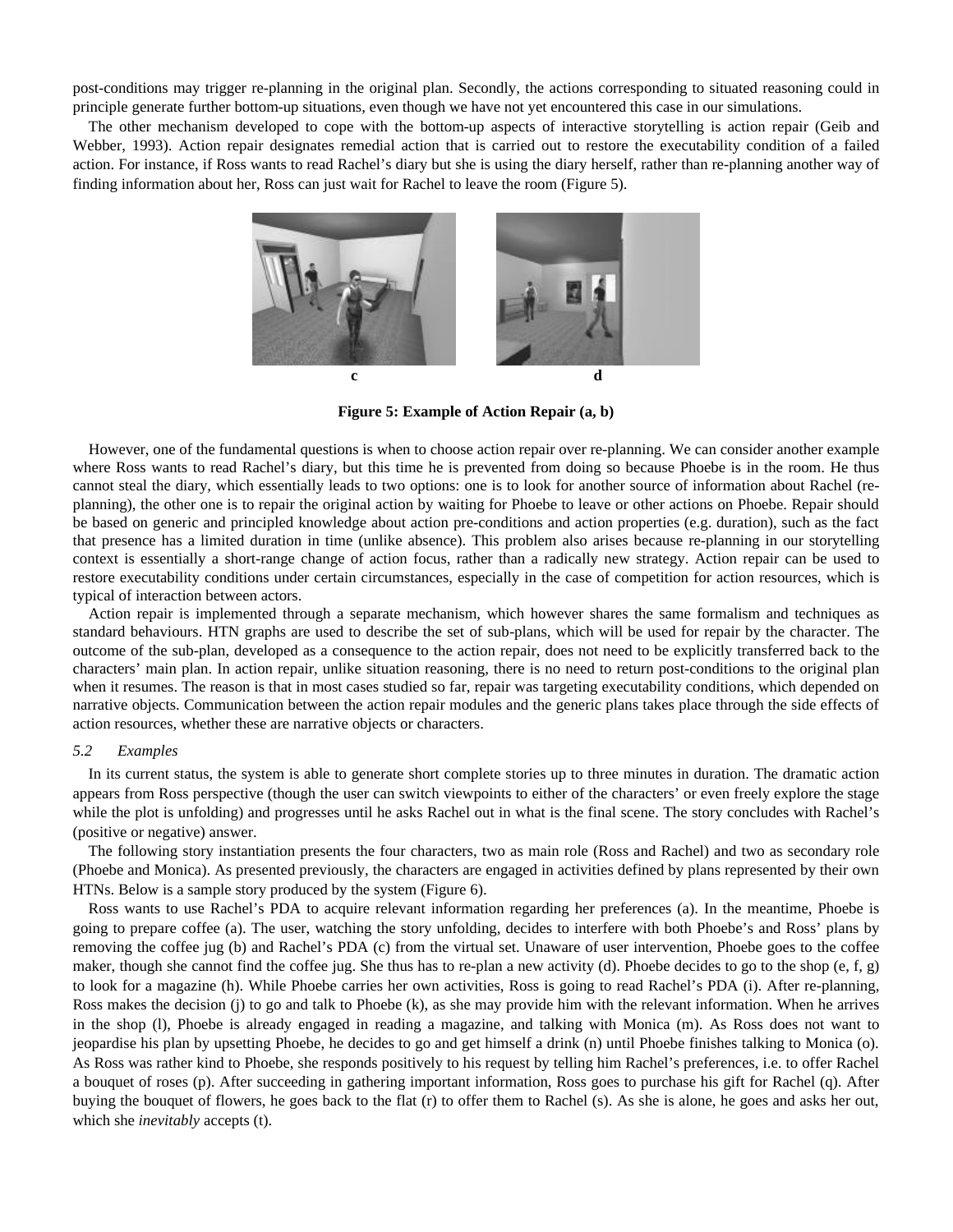

**Figure 6: Example of a Full Story Instantiation**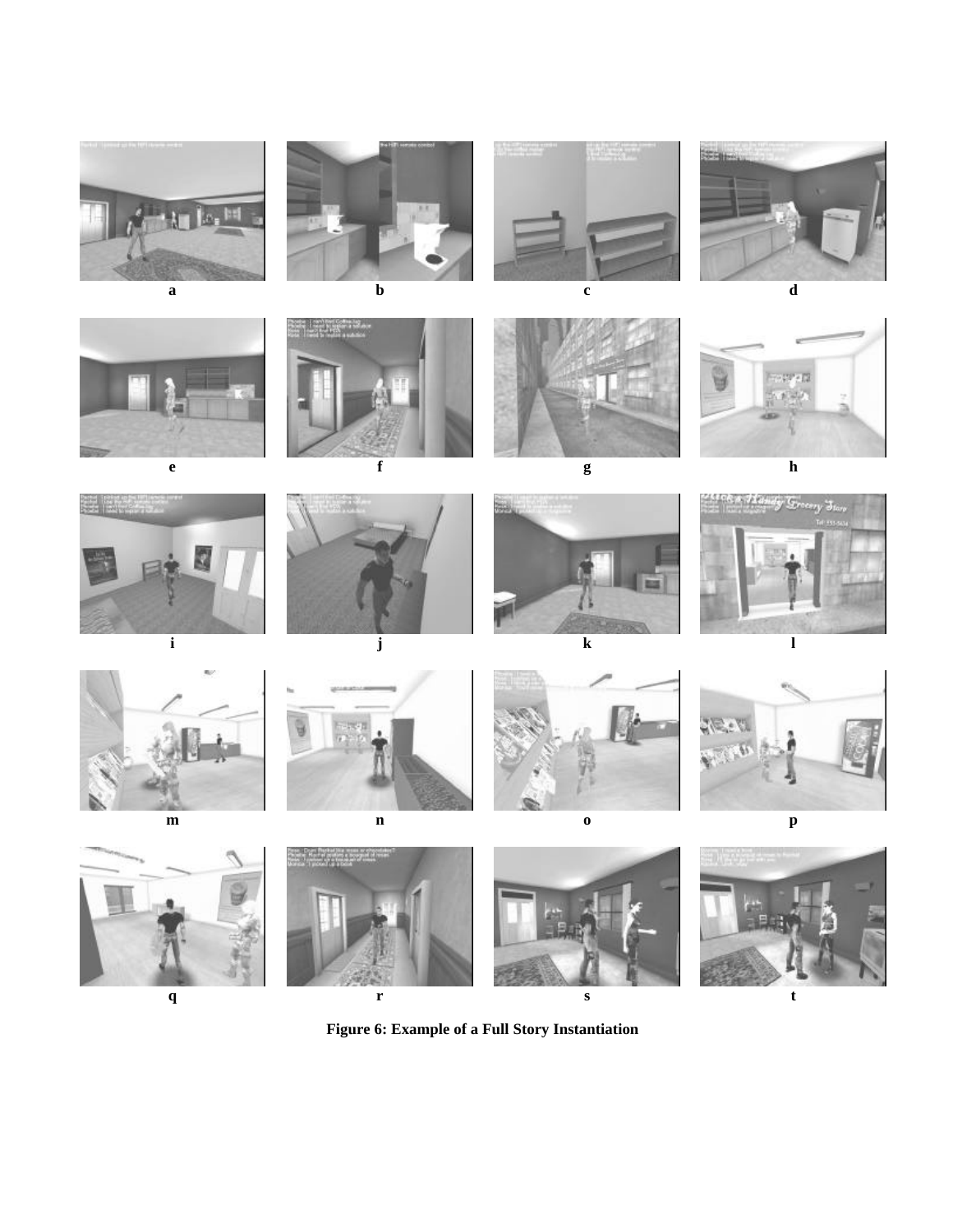Another story can unfold before the user by modifying other factors. The second example we describe here is based on the same main storyline as the previous sample (Figure 7).

Ross wants to use Rachel's PDA to retrieve relevant information regarding her preferences. He goes to Rachel's bedroom, unseen by Phoebe, who is preparing some coffee. The user removes Rachel's PDA from the virtual set to alter the on-going storyline. After re-planning, Ross makes the decision to talk to Phoebe. Though, since the Ross' personality was pre-defined as being "tactless", Ross interrupts Phoebe regardless of what she is doing (a). As Ross was rather unkind to Phoebe, she decides to lie to him concerning Rachel's preferences, telling him to offer Rachel a box of chocolates (b). After succeeding in gathering important information, Ross goes to purchase his gift for Rachel from the shop (c). After buying the box of chocolates, he goes back to the flat to offer them to Rachel. As she is alone, he goes and asks her out, which she inevitably refuses (d).



**Figure 7: Example of a Story Variation**

# *5.3 Discussion*

With the inherent tension between interactivity and storytelling (Young, 2000), (Mateas, 1997), (Mateas, 2000), dramatisation of the unfolding story should convey meaningful details to the user through the generation of novel situations. For instance, the relevance of objects should be obvious from a narrative perspective, such as letters, flowers or a dagger. All these would be mainly targets for user intervention. However, the precise outcome of user intervention should not be directly accessible to the user, in order to preserve the richness of story generation. In other words, stealing the dagger from the set should lead either to the character abandoning its murder plans or to it finding other means, depending on the current circumstances. This, in our view, constitutes yet another principle of interactive storytelling: that interventions can have an impact at the plot development level (substantial alteration of the unfolding and the ending, such as murder vs. no murder) or at the situational level (the means by which goals are pursued and their dramatisation). Even though the individual actors' behaviours, as supported through their original plans, are a priori deterministic, there are several factors that contribute to the non-predictability of the plot from the users' perspective. These are: i) the initial spatial allocation of the virtual actors, ii) the duration of actors' actions and iii) the interaction between actors' plans.

At the beginning of the story, the characters are allocated random initial positions on the virtual set. Their plans are then triggered from these initial positions: hence, they might direct themselves towards the on-stage resources required at the early stage of their plan. For instance, if Phoebe's first activity were to go shopping, she would have to walk across the whole flat before leaving via the main door. This would leave many opportunities for Ross to intercept her if necessary. On the other hand, if her initial position happened to be very close to the main door, she would leave the set in no time and, if Ross needed to talk to her, (e.g., to get information about Rachel) he would have to find another alternative (i.e., through re-planning).

In addition, initial spatial location and characters' intrinsic speed in carrying elementary actions and displacements, are clearly inter-dependent. For instance, according to their initial locations and respective speeds, Ross might or not be able to catch up with Phoebe before she leaves the flat. As a consequence, obtaining information about Rachel would be affected, and thus Ross might have to follow a different course of action.

Because characters' behaviours are determined by plans, characters' interaction is emphasised through competition for resources of action, as part of the execution of their plans (Cavazza, 2001). This competition for resources has the potential to trigger a "chain reaction" of causal events. One classical example consists in competition for resources used in entertainment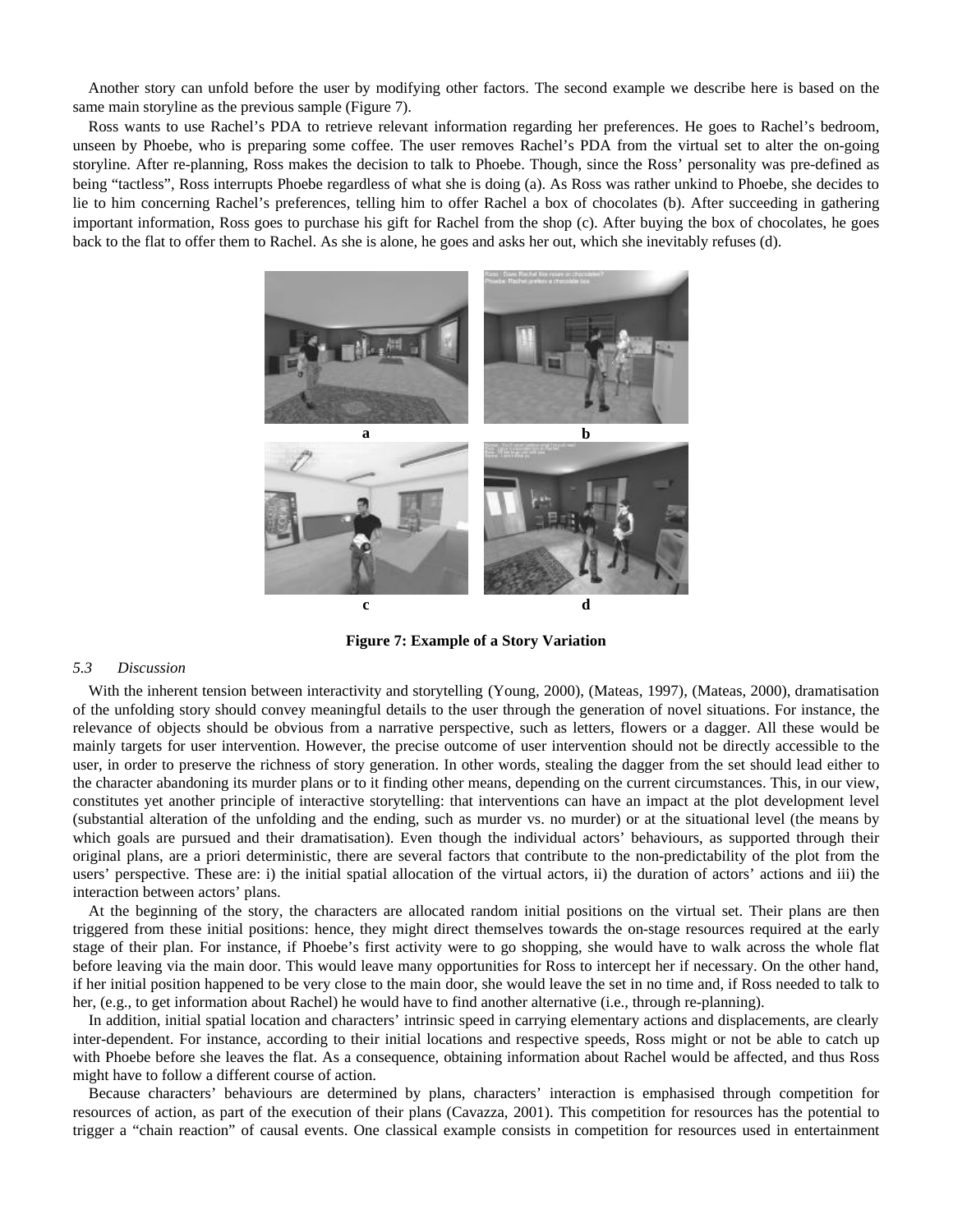activities, such as magazines or coffee machines, which have specific locations on stage and hence play an important role in the localisation of actors on stage. If a character is prevented from having access to resources (because it is used by another actor, or has been moved or removed by the user), it will have to re-plan another course of action involving a different activity. In doing so, it will often move across the virtual set, which increases the probability of spontaneous encounters with other characters, hence rising the potential for narratively meaningful situations. The latter point is supported by the fact that characters are aware of each other at various stages of the narrative action.

The existence of multiple actors naturally increases the probability of competition for resources and the generation of situations. In our current prototype, we have incorporated four autonomous actors, each with their own plan-based behaviour. Apart from competition for action resources, the interaction between characters' plans results in dynamic on-stage encounters between virtual actors that have the potential to create situations of narrative relevance.

### 6 CONCLUSION

We have described the various elements of an interactive storytelling system as well as the first results obtained from our prototype. Our system is essentially character-based, which largely determines the kind of AI mechanisms that support the implementation (i.e. planning systems). The dynamic behaviour of the prototype has shown the importance of both top-down behaviours and bottom-up control mechanisms that cope with emerging situations. This will lead us to revisit the notion of narrative control as introduced for instance by Young (Young, 2001), when scaling up the system. Further work will also be dedicated to the authoring aspects of interactive storytelling, with the prospect of getting feedback from authors and scriptwriters. Finally, we will be investigating more complex stories with multiple storylines, which, beyond the authoring and narrative control problems, will also bring specific requirements on the real-time presentation of the story, such as automatic camera control.

## **REFERENCES**

Bonet, B., and Geffner, H. (1999) "Planning as Heuristic Search: New Results", *Proceedings of the European Conference on Planning (ECP'99)*, pp. 360-372

Cavazza, M., and Palmer, I. (1999) "Natural Language Control of Interactive 3D Animation and Computer Games", *Virtual Reality*, 4, pp. 85-102

Cavazza, M., Charles, F. and Mead, S.J. (2001) "Agents' Interaction in Virtual Storytelling", *Intelligent Virtual Agents 2001 Conference*, Madrid, Spain

Charles, F., Mead, S.J., and Cavazza, M. (2001) "User Intervention in Virtual Interactive Storytelling", *Proceedings of VRIC 2001*, Laval, France

Geib, C., and Webber, B. (1993) "A consequence of incorporating intentions in means-end planning", Working Notes – *AAAI Spring Symposium Series: Foundations of Automatic Planning: The Classical Approach and Beyond*. AAAI Press

Grabson and Braun (2001) "A Morphological Approach to Interactive Storytelling", *Proceedings of Cast01, Living in Mixed Realities*, Sankt Augustin, Germany, pp. 337-340

Knight, K., and Rich, E. (1991) *Artificial Intelligence*, 2nd Edition, McGraw Hill

Korf, R.E. (1990) "Real-time Heuristic Search", *Artificial Intelligence*, 42:2-3, pp. 189-211

Mateas, M. (1997) "An Oz-Centric Review of Interactive Drama and Believable Agents", *Technical Report CMU-CS-97-156*, Department of Computer Science, Carnegie Mellon University, Pittsburgh, USA

Mateas, M. (2000) "A Neo-Aristotelian Theory of Interactive Drama", *AAAI Spring Symposium in Artificial Intelligence and Interactive Entertainment 2000*, AAAI Press

Nakatsu, R., and Tosa, N. (1999) "Interactive Movies", In: B. Furht (Ed), Handbook of Internet and Multimedia – Systems and applications, CRC Press and IEEE Press

Nilsson, N.J. (1998) *Artificial Intelligence: A New Synthesis*, Morgan Kaufmann, San Francisco

Pearl, J. (1984) *Heuristics: Intelligent Search Strategies for Computer Problem Solving*, Addison-Wesley, Reading, Massachussetts, USA

Pemberton, J.C., and Korf, R.E. (1994) "Incremental Search Algorithms for Real-Time Decision Making", *Proceedings of the 2nd Artificial Intelligence Planning Systems Conference (AIPS-94)*

Raskin, R. (1998) "Five Parameters for Story Design in the Short Fiction Film", *P.O.V.*, n. 5